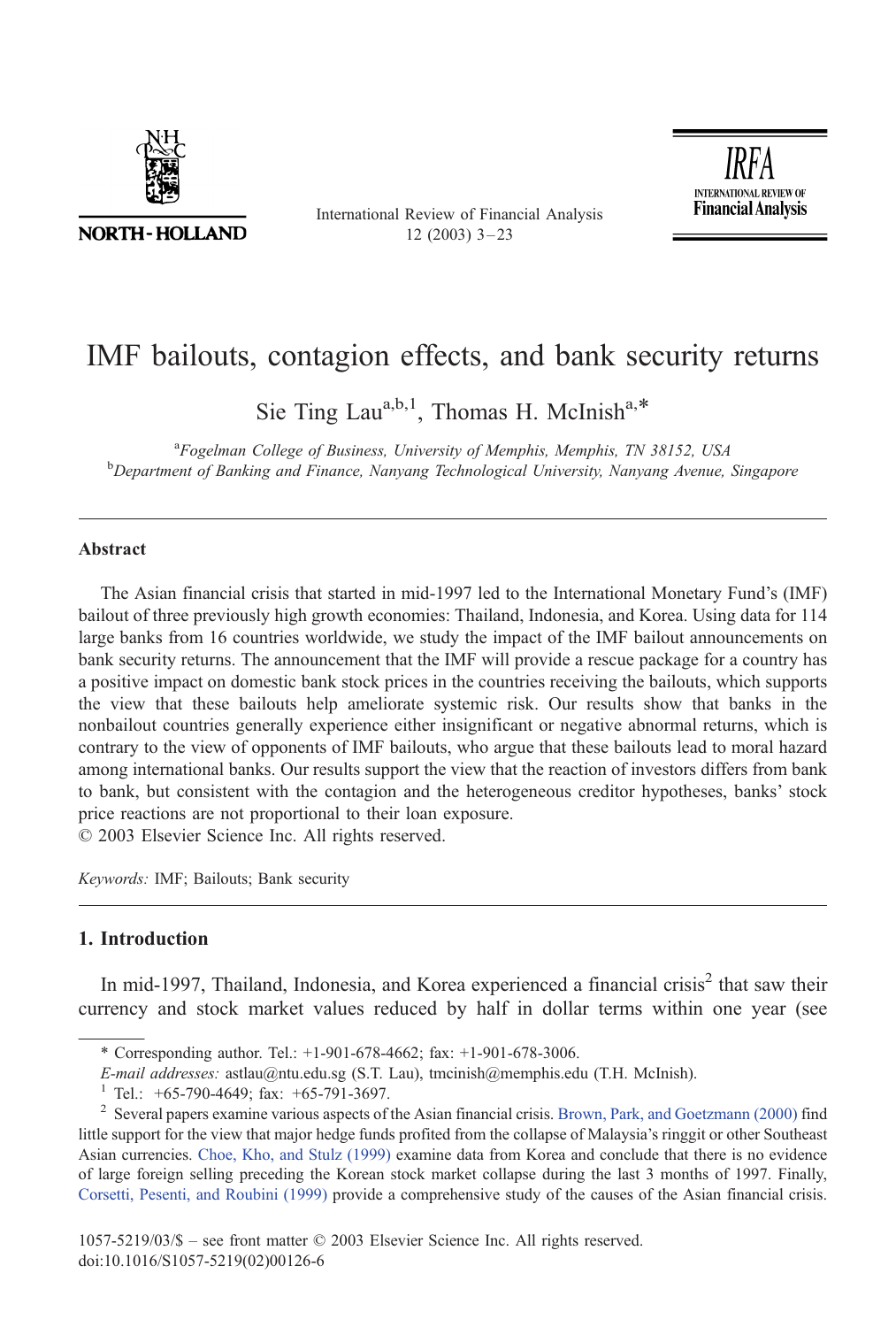Appendix A). To ameliorate and reverse the crisis, the governments of these countries implemented measures such as the de-pegging of currencies from the US dollar. All these efforts failed. Consequently, on 11 August 1997, the International Monetary Fund (IMF) announced a US\$17 billion rescue package for Thailand. Two months later, on 31 October 1997, the IMF announced a package of US\$42 billion for Indonesia. Finally, on 3 December 1997, the IMF announced its biggest ever rescue package of US\$55 billion for Korea. The IMF imposed conditions on the use of its funds and advocated programs for economic reforms. There have been debates about the appropriateness of the IMF proposals (see [Sachs,](#page--1-0) 1998). Opponents of IMF bailouts, for example, argue that these bailouts lead to moral hazard among international banks since they know that they will be bailed out in the event of a crisis. On the other hand, proponents of IMF bailouts argue that bailouts are necessary to prevent systemic risk among banks.

In this study, we examine the impact of the announcement of these bailouts on bank stock prices in 16 countries. Our sample includes the largest banks in Australia, Hong Kong, Indonesia, Japan, Korea, Taiwan, Thailand, and Singapore, and 35 international banks from North America and Europe with operations in Asia. The examination of such a diverse sample allows us to ascertain how investors in different countries reacted to the IMF rescue packages. We find that investors in Thailand, Indonesia, and Korea reacted favorably to the announcement, producing at least one day in each country with returns of more than 5%. We do not find a positive abnormal return for most of the other Asian and international banks.

We also test for the presence of bank contagion during this crisis period. Contagion refers to the case in which an event impacts banks generally and is not confined to banks facing particular problems such as insolvency and bankruptcy. Contagion is related to systemic risk in which a run on one bank might lead to runs on other banks. Our results support the hypothesis of contagion.

Although the IMF has previously bailed out other economies, with the exception of [Kho,](#page--1-0) Lee, and Stulz (2000) and [Kho and Stulz \(2000\),](#page--1-0) there have been no prior studies of the effects of IMF bailouts on bank returns. [Kho et al. \(2000\)](#page--1-0) examined the impact on US bank stock returns of the emerging market currency crisis and bailout. Using announcement dates from the IMF bailout of Mexico, Korea, and Brazil, they found that the bailout of these countries benefited banks with exposure to the bailed out country. Kho and Stulz used banking industry indices from 10 countries and bank stock prices of three large US banks (Chase, Citicorp and JP Morgan) to study the impact of the Asian crisis on bank stocks. They found that Western banks experienced positive returns for the second half of 1997, whereas East Asian banks incurred losses in excess of 60%. They also examined the impact of the announcement of the Korean IMF bailout on bank stock returns and found that the bailout is positive for banks in all countries except those without exposure to Korea.

Our paper differs from [Kho et al. \(2000\)](#page--1-0) in that we looked at bank stock returns from 16 countries where they examined US bank stock returns based on the equally weighted Datastream Banking index. Our paper also differs from [Kho and Stulz \(2000\)](#page--1-0) in that they also used bank stock indices rather than individual bank stock returns and we used multiple event dates.